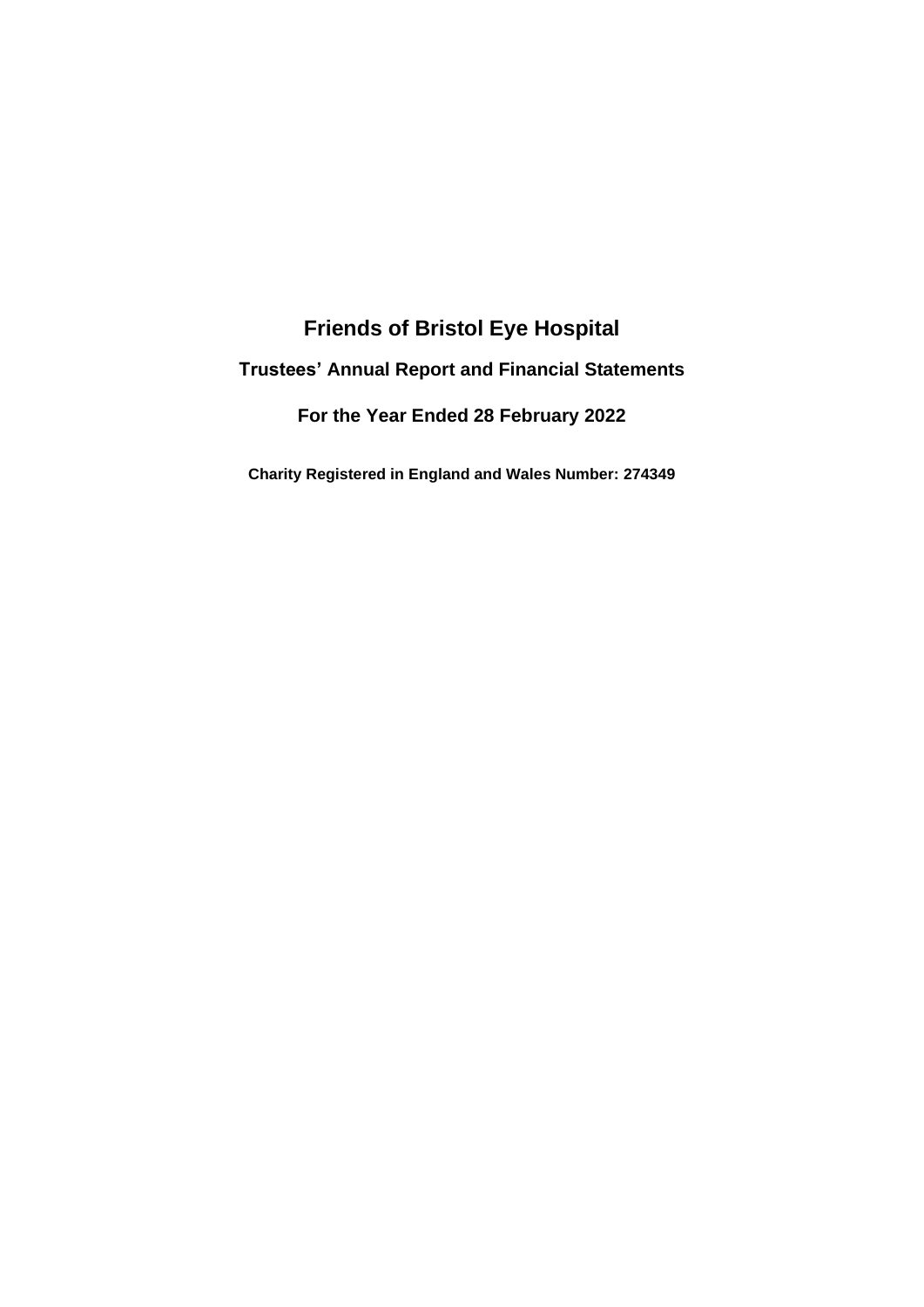|                                          | Page     |
|------------------------------------------|----------|
| Reference and administrative information | 1        |
| Trustees' annual report                  | $2 - 5$  |
| Independent examiner's report            | 6        |
| Statement of financial activities        |          |
| Balance sheet                            | 8        |
| Notes to the accounts                    | $9 - 14$ |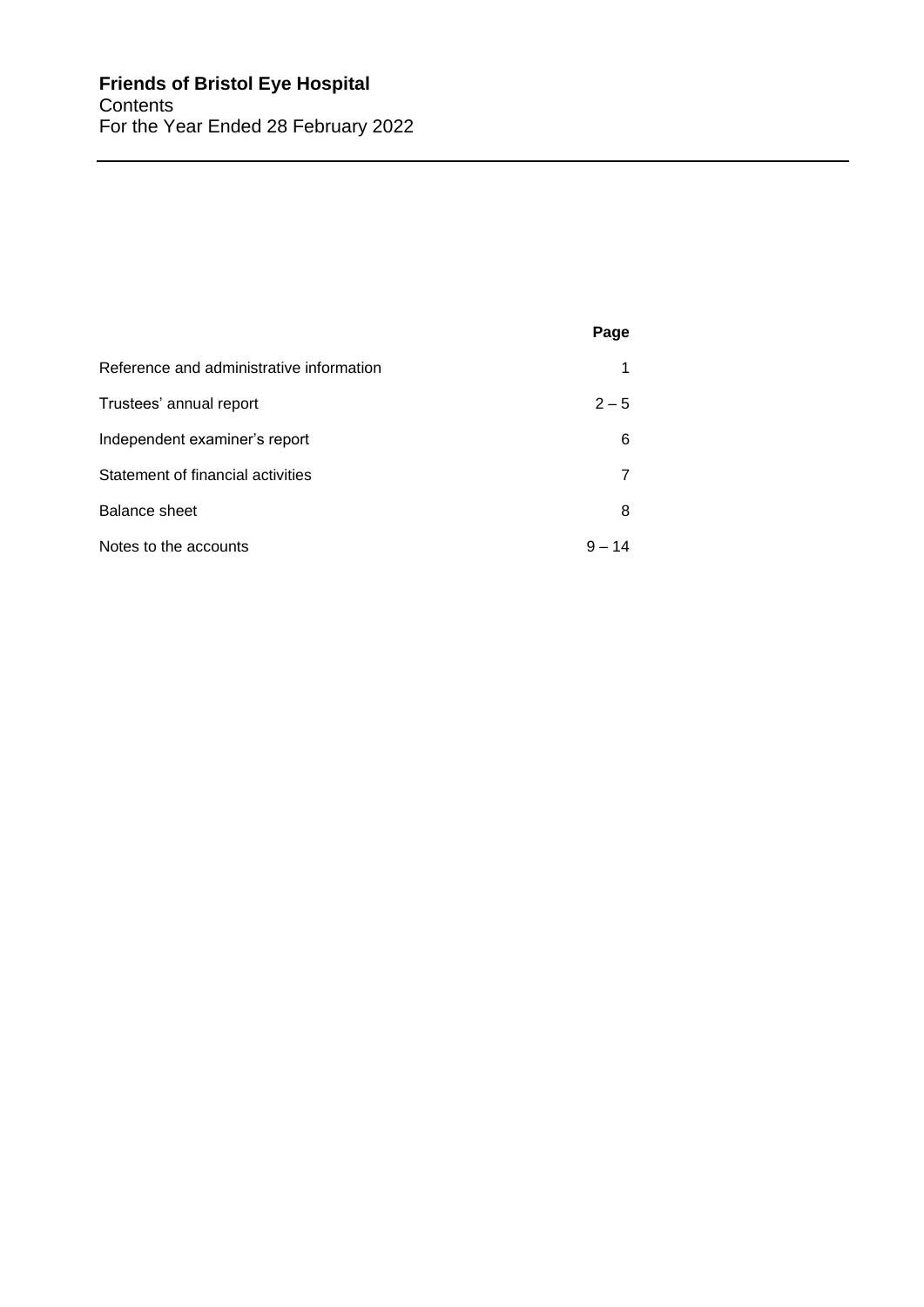Reference and Administrative Information For the Year Ended 28 February 2022

| <b>Trustees</b>             | Kevin Abbey<br><b>Wendy Beatty</b><br>Dinah Harrison<br><b>Richard Markham</b><br>Kay McCluskey<br><b>Ben Phipps</b><br>James Reddish<br>Simon St Leger-Harris<br>Peter Turner<br><b>Heather Walker</b> | Secretary<br>Chair<br>(Appointed 16 November 2021)<br>Treasurer<br>(Retired 20 July 2021) |
|-----------------------------|---------------------------------------------------------------------------------------------------------------------------------------------------------------------------------------------------------|-------------------------------------------------------------------------------------------|
| <b>Principal Office</b>     | Friends of Bristol Eye Hospital<br><b>Lower Maudlin Street</b><br><b>Bristol</b><br>BS1 2LX                                                                                                             |                                                                                           |
| <b>Charity number</b>       | 274349                                                                                                                                                                                                  |                                                                                           |
| <b>Independent Examiner</b> | Michelle Ferris BSc(Hons) FCA DChA<br><b>MW Medical</b><br>2 Westbury Mews<br><b>Westbury Hill</b><br>Westbury on Trym<br><b>Bristol</b><br>BS9 3QA                                                     |                                                                                           |
| <b>Bankers</b>              | <b>CAF Bank Ltd</b><br>25 Kings Hill Avenue<br>Kings Hill<br><b>West Malling</b><br>Kent<br><b>ME194JQ</b>                                                                                              |                                                                                           |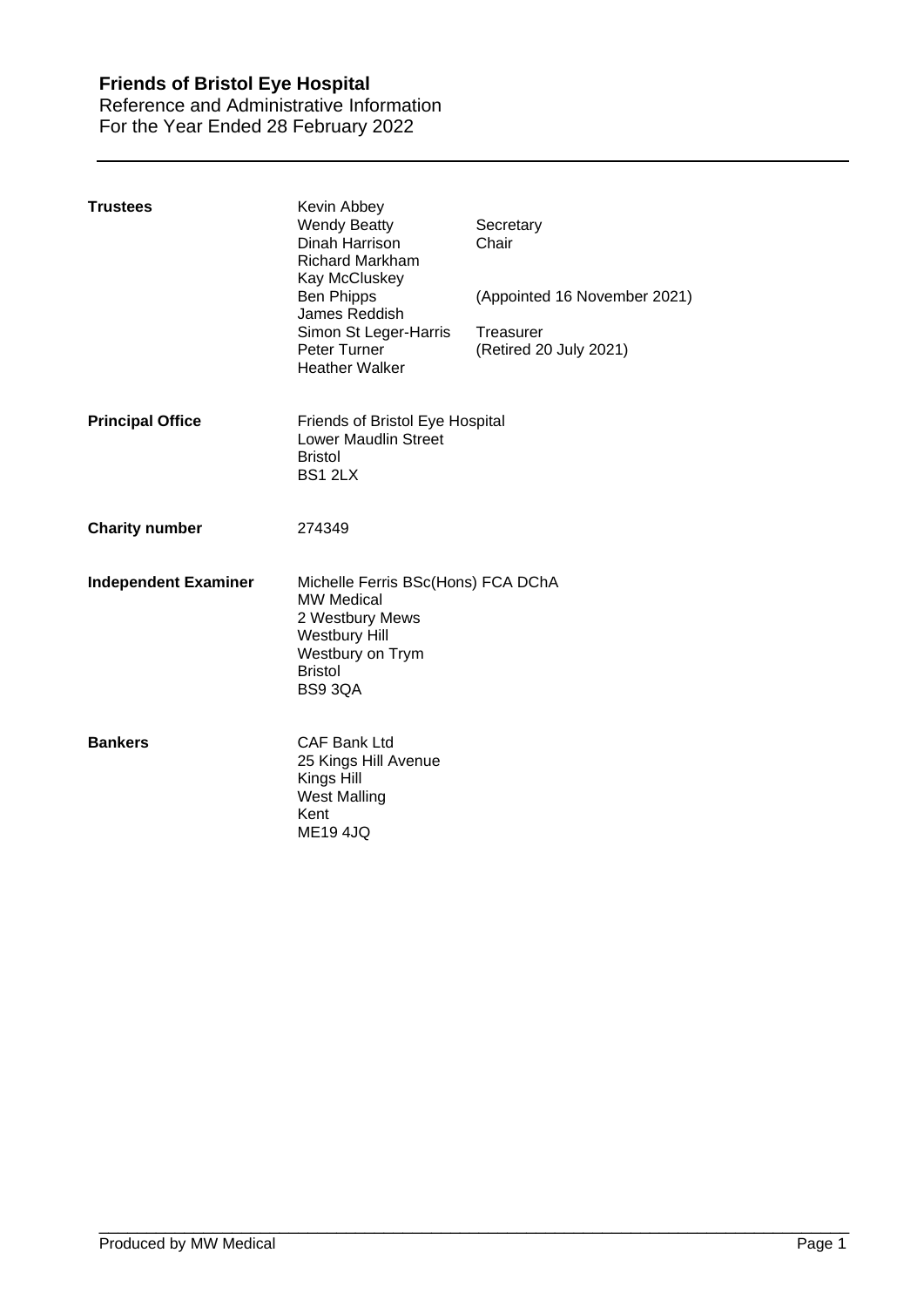The trustees present their report with the financial statements of the charity for the year ended 28 February 2022. The trustees have adopted the provisions of the Statement of Recommended Practice applicable to charities preparing their accounts in accordance with the Financial Reporting Standard applicable in the UK and Republic of Ireland (FRS 102) (effective 1 January 2019).

## **OBJECTIVES AND ACTIVITIES**

#### **Objectives and aims**

The charity's object is the advancement of health and the relief of suffering of the sick for the benefit of the public by the making of grants or the provision of such other assistance to Bristol Eye Hospital (BEH) as BEH may request and as the trustees may in their absolute discretion see fit.

The charity does not contribute to core services for which the NHS is responsible.

#### **Review of activities and achievements**

Friends of Bristol Eye Hospital have had another successful year in meeting our objective of supporting the work of BEH and helping its patients.

We continue to derive our income from membership subscriptions, donations, legacies and fundraising activities. Thanks to our many loyal and generous supporters, we continue to improve the care, treatment and comfort of patients, by providing for that which is beyond NHS resources.

We had five grants in progress at the start of the year. During the year, BEH submitted applications for 11 new grants, all of which the trustees approved. One previously approved grant was withdrawn by BEH. The following six grants were paid in the year at a total cost of £19,086.

- **Volk VistaView Hand Held light-weight Mydriatic Camera** which enables eye doctors to examine and record, without getting too close, the fundal features of Covid-19 patients in the BRI or Weston General and also non-Covid patients who are too sick to come to BEH. Covid-19 can cause retinal haemorrhages and other severe eye problems. Covid-19 patients may also have pre-existing eye disease like hypertensive or diabetic retinopathy, which could be exacerbated by Covid-19 infection. Direct ophthalmoscopy requires getting very close to the patient and the risk of virus transmission is high, even when wearing personal protective equipment. Images can now be shared for consultation with colleagues on how to manage the condition and stored on the patient's record. The camera is also helping clinical research into the retinal changes and neurological complications associated with Covid-19.
- **Binocular Indirect Ophthalmoscope** which enabled BEH staff to run additional joint Orthoptic/Optometry appointments at the Spire hospital.to reduce waiting times for patients.
- **3-section Electric Plinth with paper roll holder and padded cot sides** for one of the paediatric clinic rooms where patients are diagnosed and treated. With no couch for patients to lie on, if the clinician needed the patient to lie down, patient and clinician had to wait until a room with a couch became available. By providing a couch for this room, consultations are not interrupted thus improving the experience for the patient and saving everyone's time. The hospital now has more paediatric consultants seeing more and more patients so an uninterrupted flow through the clinics benefits everyone.
- **Carna Ent/Ophthalmic Patient Chairs** We bought 22 new clinical examination chairs for outpatient departments to replace previous chairs that were over ten years old. The new chairs are heightadjustable, more stable, have arms and a less slippery surface, all new features which help patients get in and out of the chairs more easily. They also make examination of patients' eyes more comfortable for patients and staff. Staff have described them as *"a million times better than the previous ones"* and say that patients find the arms particularly helpful.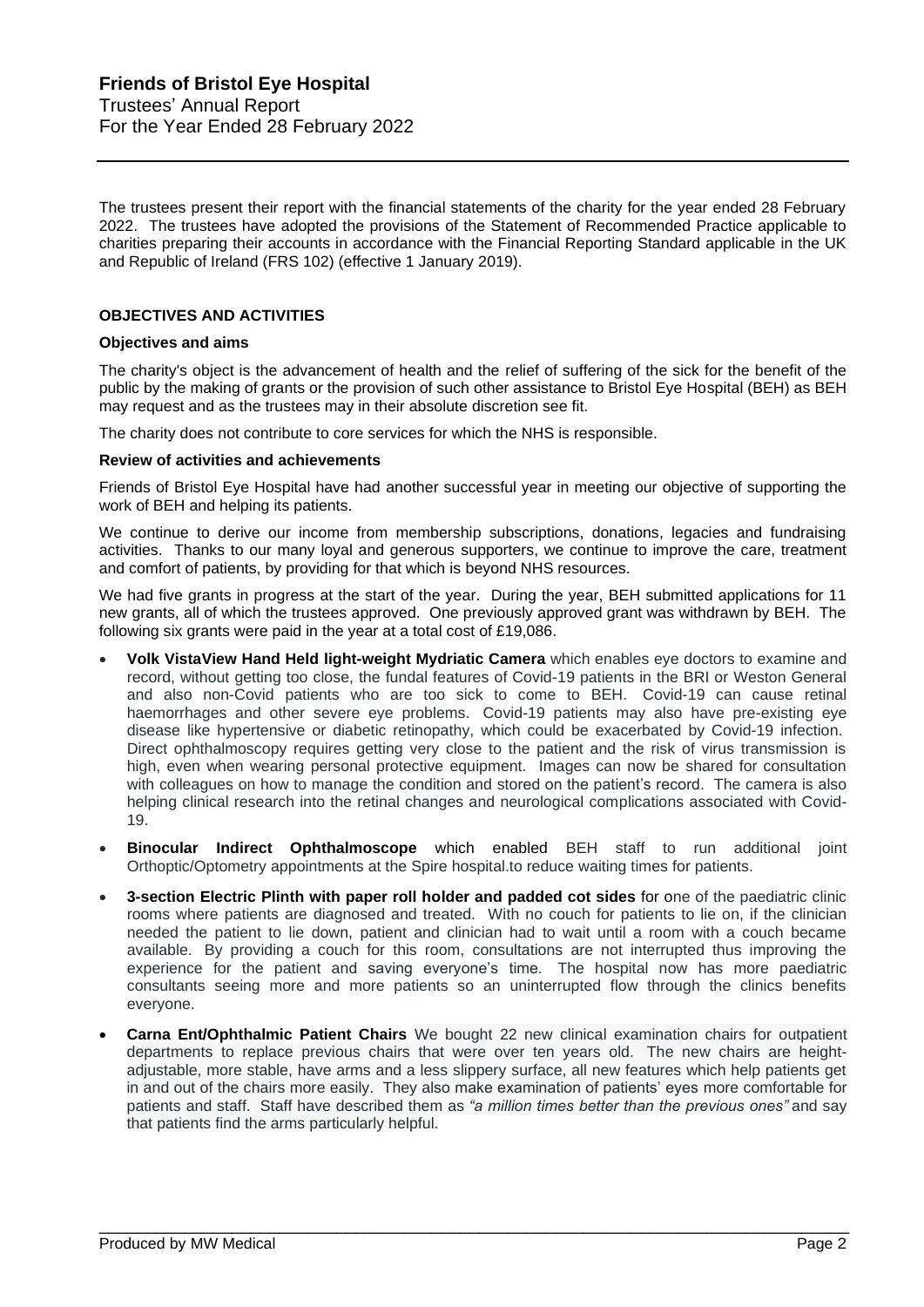- **Contribution to the Above & Beyond (now Bristol & Weston Hospitals Charity) Appeal to transform the BEH Cataract Service** which included remodelling of the clinical space to create a seamless clinic and ensure an easier, safer patient journey.
- **Support for BEH Staff to celebrate the achievement of their colleague Gail Glew's 50 years' service for the Bristol NHS Trust**

The Volk VistaView Mydriatic Camera and the Electric Plinth were both purchased with funds raised in memory of Graham Murphy.

Further details of all these grants (with some photographs) are available on our website.

We also continued to pay for maintenance of indoor plants and the aquarium in the children's ward. Sadly we were again unable to visit the hospital to maintain the patients' courtyard garden and we again thank BEH staff for kindly watering plants during the summer.

In March 2021, we passed the milestone of £1½m made in grants since our inception in 1977.

At the year-end, there were nine grants (with a total expected cost of £51,222) which had been approved but not yet paid.

Trustees, officers and our hospital staff volunteers have not met in person since the start of the coronavirus pandemic in March 2020. The trustees held six formal meetings online and have continued to manage the charity efficiently while working remotely.

Nine members attended the AGM held online on 20 July 2021 at which Kay McCluskey and James Reddish were re-elected as trustees. After 19 years as a trustee, Peter Turner did not stand for re-election. Peter runs his family's practice Turners Opticians and works part time as a Senior Optometrist in the glaucoma & cataract clinics at BEH. Peter's knowledge, experience, opinion and advice have been invaluable to his fellow trustees. It's been a long and happy association and we thank him so much for the many years of service and support he has given to the Friends.

At the trustees' meeting immediately following our AGM, Dinah Harrison, Wendy Beatty and Simon St Leger-Harris were all unanimously re-elected as Chair, Secretary and Treasurer respectively.

We welcomed Ben Phipps as a new co-opted trustee in November 2021. Ben is a Medical Optometrist and Service lead in optometry for medical retina services at BEH.

Overall our total income was some £290,000 higher than the previous year. This was almost entirely due to two very substantial legacies of which £148,000 has been received and a further £136,000 is expected. These were supported by a sizeable fundraising event organised by Sirius Buying Group in memory of Chris Bennett (£7,500) and several other significant donations. Overall donations, cash collections, interest and Gift Aid were all higher than the previous year. We were saddened by the death of Christopher Bennett, Violet Bennett, Margaret Claridge, Ivy Hoskins, Mrs Pentland and Gerry Woods and gratefully acknowledge the substantial donations made to us in their memory.

The large legacy led us to invest funds in new fixed term bonds with Hampshire Trust Bank and Cambridge & Counties Bank.

We acknowledge significant fundraising initiatives by Kelly Farrant and Alex Sherman as well as Sirius Buying Group.

We rationalised the description of our various methods for donating and reorganised how fundraisers can promote sponsored events to collect donations via Donorbox or Wonderful.

We invested in a mobile card reader to accept payments by credit or debit card. This has been used so far by visitors to BEH buying Christmas cards but it can also be used to accept payments or donations at events.

We reviewed whether we should register with the Fundraising Regulator but decided not to do so at the present time. There are significant compliance requirements which we could meet but we do not currently have the resources to monitor them to ensure compliance.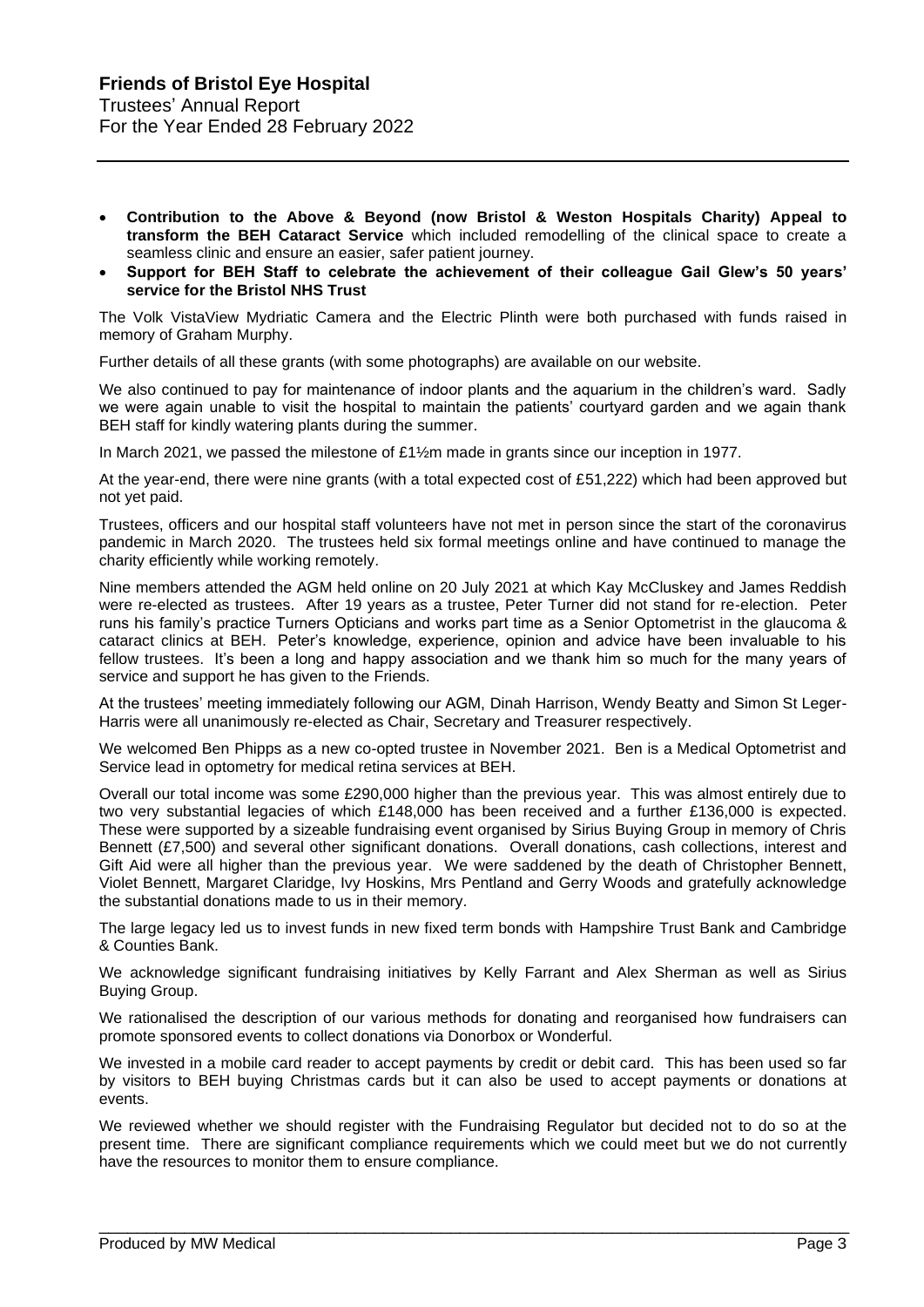James Reddish took over as chair of our Governance Committee after Simon St Leger-Harris requested to stand down from this role. Simon remains on this committee.

We welcomed Laura Davis and Abi Hunter to improve our publicity via social media.

At our AGM in July 2021, Mark Stevens (BEH General Manager) apprised trustees and members how the hospital had functioned during the pandemic and its plans for the future.

Once again we held no fundraising events in the year.

Further details of our activities, including grants made, are contained in *In Sight* which is circulated to members and other supporters who request it. *In Sight* is also available at several locations in BEH, on our website or to anyone on request. We issued an edition of *In Sight* in June 2021. An issue is being prepared for publication in 2022.

We have not yet issued a new version of our donation leaflet, as we had planned, as daily life in the hospital has not yet returned to pre-pandemic normality.

We have prepared a new leaflet to encourage and assist people who might wish to leave us a legacy in their Will. We gratefully acknowledge financial support from Star legal to prepare this leaflet.

#### **Public benefit**

The trustees confirm they have complied with their duty to have due regard to the Charity Commission's guidance on public benefit in relation to the objectives and actions of the charity.

The trustees are satisfied and confident that the charity's activities directly further its charitable purposes and provide clear benefits to its beneficiaries, as demonstrated above. The charity's beneficiaries include any and all patients of the Bristol Eye Hospital and its staff.

#### **FINANCIAL REVIEW**

#### **Reserves Policy**

The reserves carried forward £343,547 (2021 - £74,611) are held in readily disposable investments and cash, for distribution as grants as required. The carried forward figure includes £136,000 which relates to accrued income from legacies which have yet to be received. At the balance sheet date, the charity had funding commitments of £24,267.

In addition to funds set aside to pay for grants already approved but not yet paid, the trustees consider it appropriate to hold sufficient free reserves to cover at least one year's expected future operating costs (excluding any other grants to BEH).

The total funds at the end of the year exceed this amount; the trustees do not consider the reserves to be excessive and they will continue to approve and pay for grants to BEH out of these available reserves.

No funds are held as custodian trustee.

#### **STRUCTURE, GOVERNANCE AND MANAGEMENT**

#### **Governing document**

The charity was established on 13 April 1977. The charity is unincorporated; it is controlled by its governing document, a deed of trust, which was most recently updated on 18 May 2017 and approved by the Charity Commission on 12 July 2017.

#### **Organisational structure**

The charity is managed by trustees. There must be at least six and not more than twelve trustees. One third of the trustees retire at the end of each Annual General Meeting and are eligible for re-election for a term of three years. Trustees elect a Chairman (who must be one of their number) and a Secretary and a Treasurer, all for fixed periods. A Chairman may not serve as such for more than six years.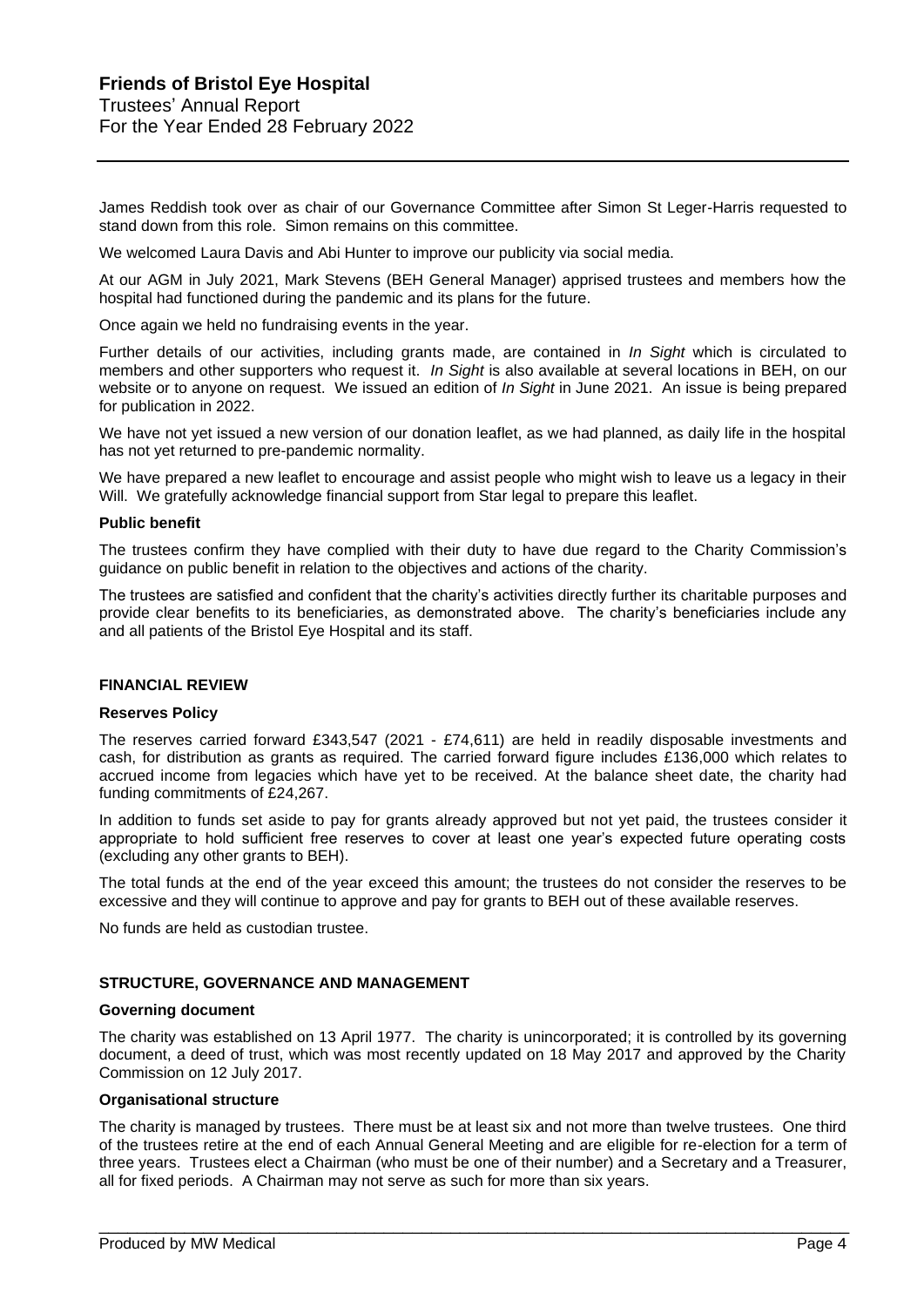Any member of the Friends who is eligible to be a trustee may stand for election at an Annual General Meeting. The trustees may, during the year, co-opt any eligible member to be a trustee to serve until the next Annual General Meeting, at which he or she may stand for election by the members.

The charity has three sub-committees (for Events, Finance and Governance), all of which have formal Terms of Reference as required by our governing document.

The charity has several further volunteers, including some hospital staff who advise the trustees. We thank all our volunteers for their work.

The charity has no employees.

#### **Risk management**

The trustees have a duty to identify and review the risks to which the charity is exposed and to ensure appropriate controls are in place to provide reasonable assurance against fraud and error.

After a thorough review in April 2020, the trustees concluded that our activities should not be materially impacted by the Covid-19 crisis and that our charity remains a going concern. This review included an assessment of the possible impacts on our income, outgoings, asset values, delivery of our services and our governance – as recommended by Charity Commission guidance issued on 23 March 2020.

The trustees assert that this conclusion remains valid in May 2022.

#### **Statement of Trustees Responsibilities**

The trustees are responsible for preparing the Trustees' Report and the financial statements in accordance with applicable law and United Kingdom Accounting Standards including Financial Reporting Standard 102: The Financial Reporting Standard applicable in the UK and Republic of Ireland (United Kingdom Generally Accepted Accounting Practice).

The law applicable to charities in England & Wales requires the trustees to prepare financial statements for each financial year which give a true and fair view of the state of affairs of the charity and of the income and expenditure of the charity for that period. In preparing these financial statements, the trustees are required to:

- select suitable accounting policies and then apply them consistently;
- observe the methods and principles in the Charities SORP;
- make judgments and accounting estimates that are reasonable and prudent;
- state whether applicable accounting standards have been followed, subject to any material departures disclosed and explained in the financial statements; and
- prepare the financial statements on the going concern basis unless it is inappropriate to presume that the charity will continue in business.

The trustees are responsible for maintaining proper accounting records which disclose with reasonable accuracy at any time the financial position of the charity and enable them to ensure that the financial statements comply with the Charities Act 2011, the Charity (Accounts and Reports) Regulations 2008 and the provisions of the trust deed/constitution. They are also responsible for safeguarding the assets of the charity and hence for taking reasonable steps for the prevention and detection of fraud and other irregularities.

\_\_\_\_\_\_\_\_\_\_\_\_\_\_\_\_\_\_\_\_\_\_\_\_\_\_\_\_\_\_\_\_\_\_\_\_\_\_\_\_\_\_\_\_\_\_\_\_\_\_\_\_\_\_\_\_\_\_\_\_\_\_\_\_\_\_\_\_\_\_\_\_\_\_\_\_\_\_\_

Approved by order of the trustees on 10 May 2022 and signed on their behalf by

**Dinah Harrison** Trustee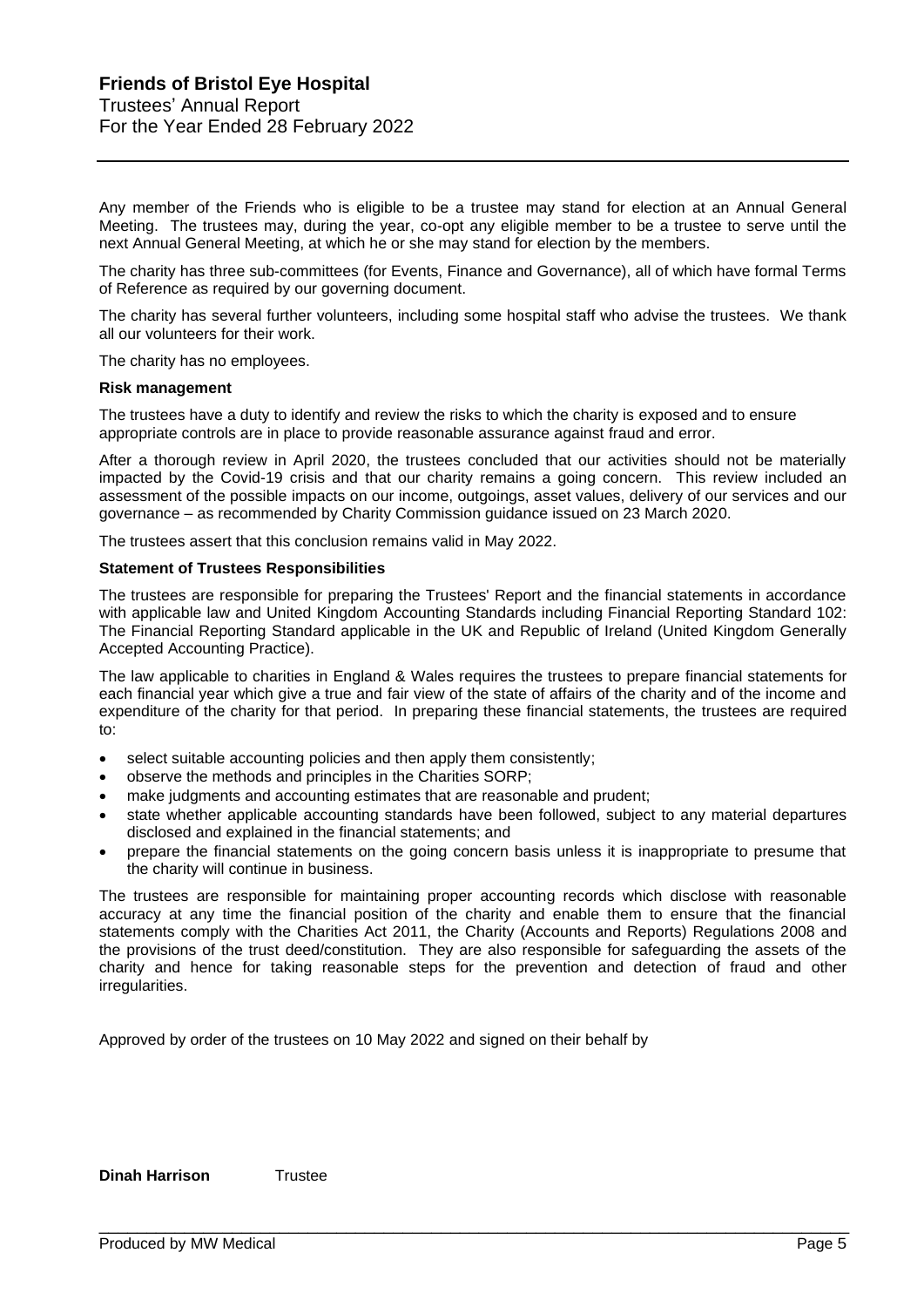#### **Independent examiners report to the Trustees of Friends of Bristol Eye Hospital**

I report to the trustees on my examination of the accounts for Friends of Bristol Eye Hospital ("the charity") for the year ended 28 February 2022.

#### **Responsibilities and basis of report**

As the charity trustees of the charity you are responsible for the preparation of the accounts in accordance with the requirements of the Charities Act 2011 ("the 2011 Act").

I report in respect of my examination of the charity's accounts carried out under section 145 of the 2011 Act and in carrying out my examination I have followed all the applicable Directions given by the Charity Commission under section 145(5)(b) of the 2011 Act.

#### **Independent examiner's statement**

I have completed my examination. I confirm that no material matters have come to my attention in connection with the examination giving me cause to believe that in any material respect:

- 1. accounting records were not kept in respect of the charity as required by section 130 of the 2011 Act; or
- 2. the accounts do not comply with these records; or
- 3. the accounts do not comply with the applicable requirements concerning the form and content of the accounts set out in the Charities (Accounts and Reports) Regulations 2008 other than any requirement that the accounts give a "true and fair view" which is not a matter considered as part of an independent examination.

I have no concerns and have come across no other matters in connection with the examination to which attention should be drawn in this report in order to enable a proper understanding of the accounts to be reached.

\_\_\_\_\_\_\_\_\_\_\_\_\_\_\_\_\_\_\_\_\_\_\_\_\_\_\_\_\_\_\_\_\_\_\_\_\_\_\_\_\_\_\_\_\_\_\_\_\_\_\_\_\_\_\_\_\_\_\_\_\_\_\_\_\_\_\_\_\_\_\_\_\_\_\_\_\_\_\_

## **Michelle Ferris BSc(Hons) FCA DChA**

MW Medical a trading name of Albert Goodman LLP 2 Westbury Mews Westbury Hill Westbury on Trym Bristol BS9 3QA

Date: 16 May 2022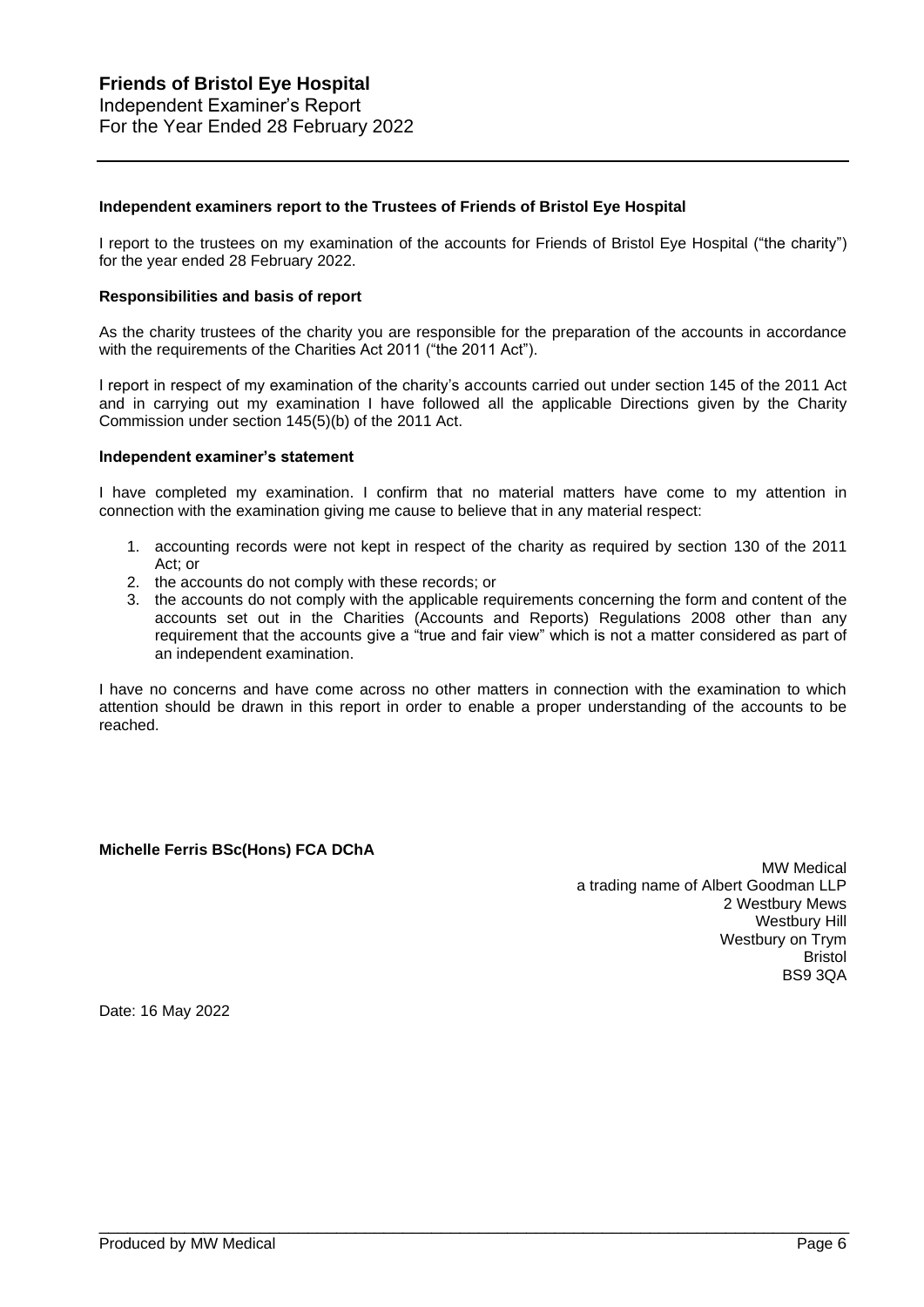Statement of Financial Activities For the Year Ended 28 February 2022

|                                                                  |                     | <b>Total</b><br><b>Unrestricted</b><br><b>Funds</b><br>2022<br>£ | Total<br><b>Unrestricted</b><br><b>Funds</b><br>2021<br>£ |
|------------------------------------------------------------------|---------------------|------------------------------------------------------------------|-----------------------------------------------------------|
|                                                                  | <b>Note</b>         |                                                                  |                                                           |
| Income from:                                                     |                     |                                                                  |                                                           |
| Donations and legacies                                           | $\mathbf 2$         | 312,242                                                          | 19,562                                                    |
| Other trading activities                                         | 3                   | 1,999                                                            | 1,987                                                     |
| Investment income<br>Other income                                | 4                   | 1,361<br>4,013                                                   | 1,140<br>4,529                                            |
|                                                                  |                     |                                                                  |                                                           |
| <b>Total income</b>                                              |                     | 319,615                                                          | 27,218                                                    |
| <b>Expenditure on:</b><br>Raising funds<br>Charitable activities | 5<br>$6\phantom{1}$ | 3,997<br>46,682                                                  | 980<br>73,536                                             |
| <b>Total expenditure</b>                                         |                     | 50,679                                                           | 74,516                                                    |
| Net income/ (expenditure) &<br>net movement in funds             |                     | 268,936                                                          | (47, 298)                                                 |
| Total funds brought forward                                      |                     | 74,611                                                           | 121,909                                                   |
| <b>Total funds carried forward</b>                               |                     | 343,547                                                          | 74,611                                                    |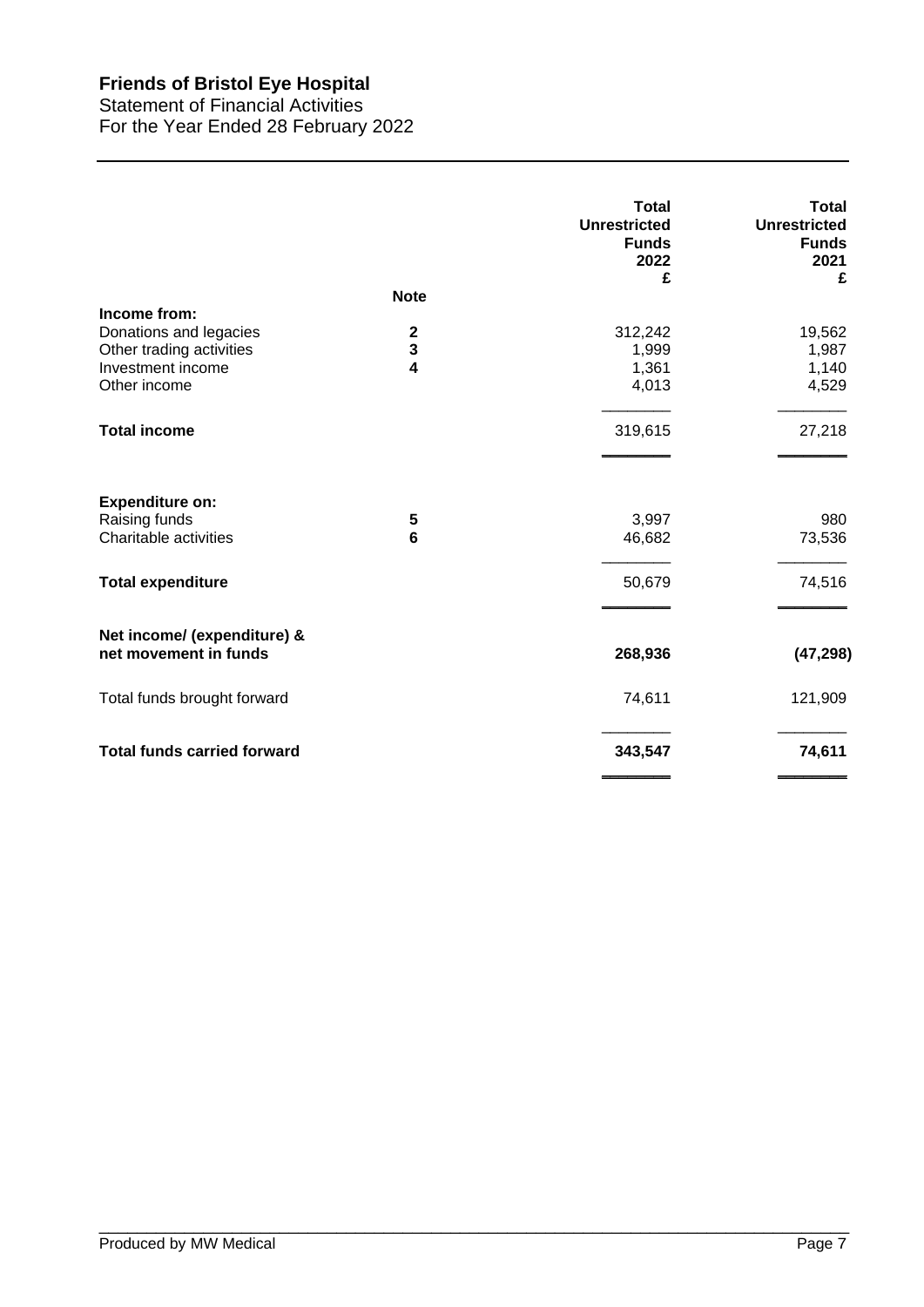|                                                             |             | £              | 2022<br>£ | £            | 2021<br>£ |
|-------------------------------------------------------------|-------------|----------------|-----------|--------------|-----------|
|                                                             | <b>Note</b> |                |           |              |           |
| <b>Non-current assets</b><br>Investments                    | 8           | 60,000         |           |              |           |
|                                                             |             |                |           |              |           |
| <b>Current assets</b>                                       |             |                | 60,000    |              |           |
| <b>Stock</b><br><b>Debtors</b>                              | 9           | 413<br>140,666 |           | 499<br>4,861 |           |
| Cash at bank and in hand                                    |             | 102,706        |           | 93,828       |           |
| Investments                                                 | 8           | 65,241         |           | 1,000        |           |
|                                                             |             | 309,026        |           | 100,188      |           |
| <b>Liabilities</b><br>Creditors falling due within one year | 10          | (25, 479)      |           | (25, 577)    |           |
| Net current assets                                          |             |                | 283,547   |              | 74,611    |
| <b>Net assets</b>                                           |             |                | 343,547   |              | 74,611    |
|                                                             |             |                |           |              |           |
|                                                             |             |                |           |              |           |
| The funds of the charity<br>Unrestricted funds              | 11          |                | 343,547   |              | 74,611    |
| <b>Total charity funds</b>                                  |             |                | 343,547   |              | 74,611    |

\_\_\_\_\_\_\_\_\_\_\_\_\_\_\_\_\_\_\_\_\_\_\_\_\_\_\_\_\_\_\_\_\_\_\_\_\_\_\_\_\_\_\_\_\_\_\_\_\_\_\_\_\_\_\_\_\_\_\_\_\_\_\_\_\_\_\_\_\_\_\_\_\_\_\_\_\_\_\_

The notes on pages 9 to 14 form part of these accounts.

Approved by the Trustees on 10 May 2022 and signed on their behalf by:

**D Harrison** Trustee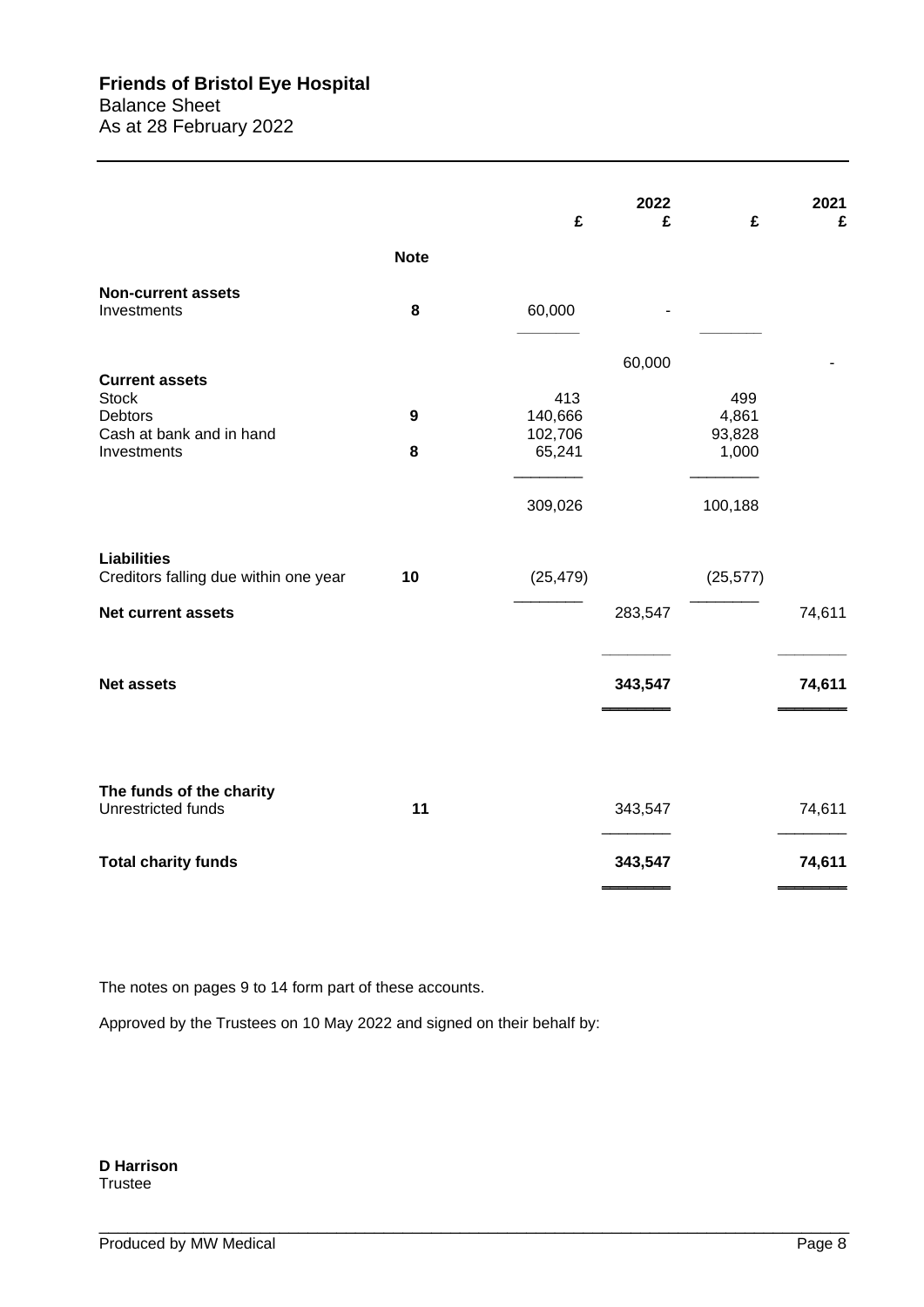Notes to the Financial Statements For the Year Ended 28 February 2022

## **1. Accounting Policies**

#### 1.1 **Basis of preparation**

The financial statements have been prepared in  $E$  sterling on the historic cost basis and in accordance with Accounting and Reporting by Charities: Statement of Recommended Practice applicable to charities preparing their accounts in accordance with the Financial Reporting Standard applicable in the UK and Republic of Ireland (FRS 102) (effective 1 January 2019) – (Charities SORP (FRS 102)).

The charity meets the definition of a public entity under FRS 102. Assets and liabilities are initially recognised at historical cost or transaction value unless otherwise stated in the relevant accounting policy.

#### 1.2 **Income**

Income recognised in the period in which the Charity is entitled to receipt and the monetary value of income can be measured with sufficient reliability.

Bequests and legacies are included when entitlement is established, it is probable that the amount will be received, and the amount receivable can be estimated with sufficient accuracy. Where conditions for recognition have not been met, the legacies are disclosed in note 2.

Dividends are recognised on the due date for payment and interest on a receivable basis grossed up for any recoverable taxation.

#### 1.3 **Expenditure**

Liabilities are recognised as resources expended as soon as there is a legal or constructive obligation committing the Charity to the expenditure. All expenditure is accounted for on an accruals basis and has been classified under headings that aggregate all costs related to the category.

Costs of raising funds comprise the fees paid to the investment managers in connection with the management of the Charity's investments together with any other costs associated with the holding of investment assets.

Charitable activities include all direct and indirect costs incurred by the Charity in meeting its charitable objectives. Benefits payable are payments made to third parties in the furtherance of the charitable objectives of the Charity. Benefits payable are included in the Statement of Financial Activities when approved by the Trustees and the intended recipient has either received the funds or has been informed of the decision to pay the benefit. Where conditions are attached to the benefit, the benefits are accounted for when either the recipient has a reasonable expectation that they will receive the benefit and any condition attaching to it is outside of the control of the Trustees or the conditions attaching to the benefit have been fulfilled.

Governance costs comprise all costs incurred in running the charity itself as an organisation, and its compliance with regulation and good practice.

The Charity is not registered for VAT and irrecoverable VAT is aggregated with the expenditure on which it is incurred.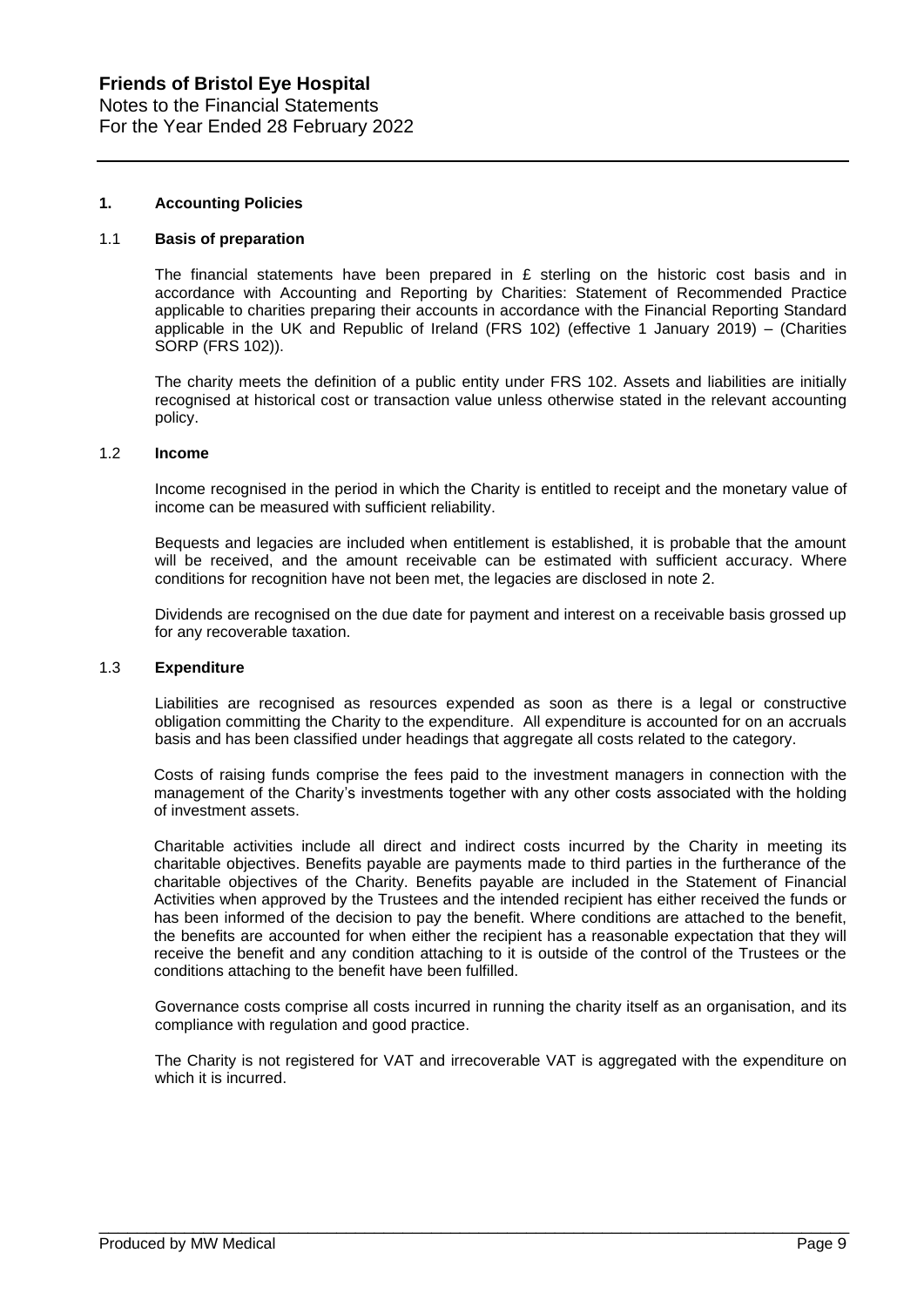#### 1.4 **Realised gains and losses**

All gains and losses are taken to the Statement of Financial Activities as they arise. Realised gains and losses on investments are calculated as the difference between sales proceeds and opening market value (or purchase date if later). Unrealised gains and losses are calculated as the difference between the market value at the year end and opening market value (or purchase date if later). Realised and unrealised gains are not separated in the Statement of Financial Activities.

#### 1.5 **Investments**

Non-current asset investments comprise savings bonds with a maturity date of more than one year from the balance sheet date.

Current asset investments comprise instant access savings bonds, withdrawable at short notice or which reach maturity within one year of the balance sheet date.

#### 1.6 **Debtors**

Accrued income is recognised at the settlement amount due whilst debtors relating to accrued interest are recognised when unconditionally due and reasonable assurance can be gained they will be received.

#### 1.7 **Cash at bank and in hand**

Cash at bank and in hand comprise cash on hand and call deposits, and other short-term highly liquid investments that are readily convertible to a known amount of cash and are subject to an insignificant risk of change in value.

## 1.8 **Creditors**

Creditors and provisions are recognised where the charity has a present obligation resulting from a past event that will probably result in the transfer of funds to a third party and the amount due to settle the obligation can be measured or estimated reliably. Creditors and provisions are recognised at their settlement amount.

Grants that meet the recognition criteria set out in note 1.3 but have not been paid as at the year end are recognised as a liability.

#### 1.9 **Taxation**

As a registered charity, the charity is not liable to corporation tax to the extent that income and gains are applied to charitable activities.

#### 1.10 **Funds**

General funds are unrestricted funds receivable or generated for the objects of the charity without specified purpose and are available as general funds.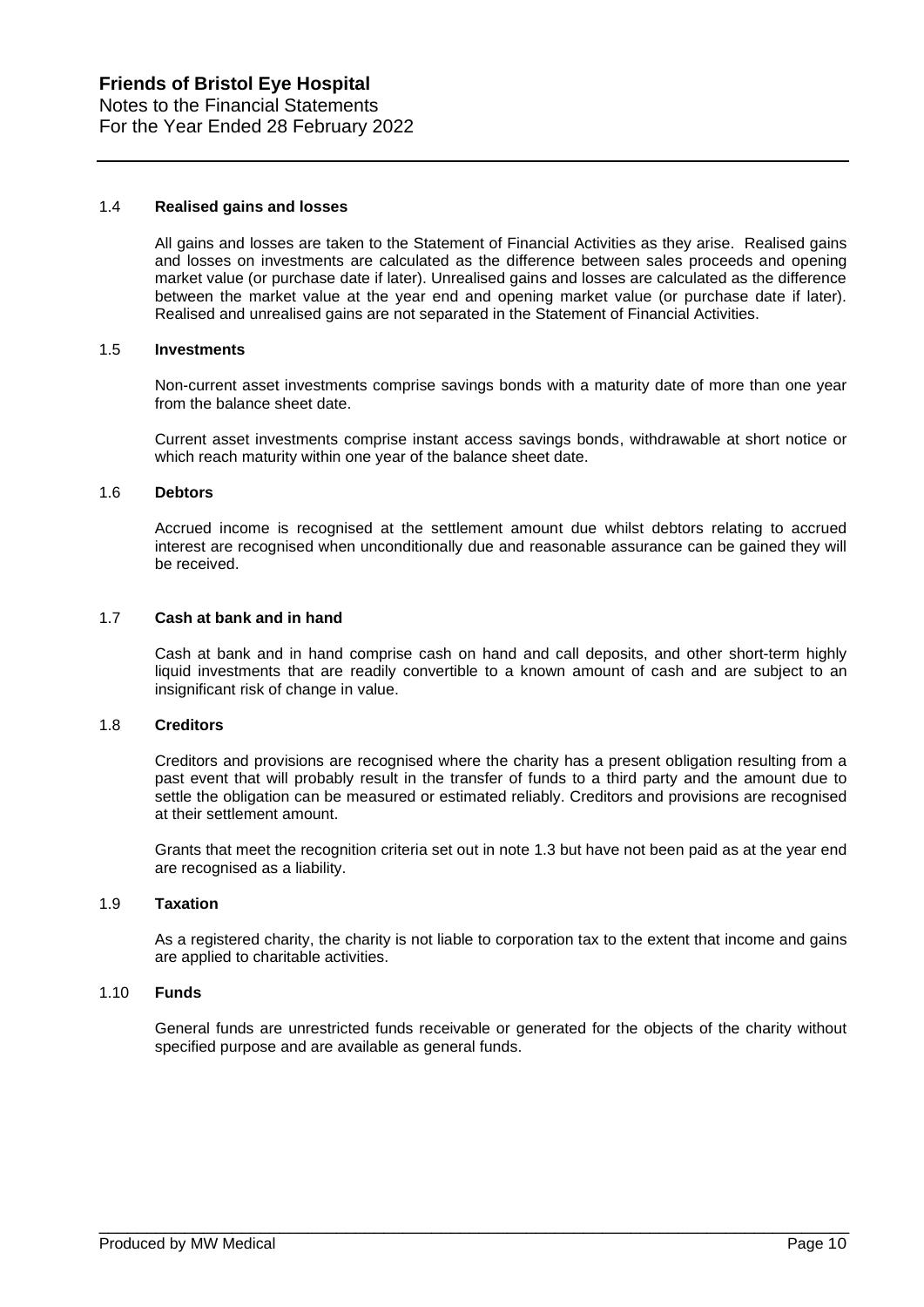Notes to the Financial Statements For the Year Ended 28 February 2022

| 2. | <b>Donations and legacies</b>                                                                               | 2022<br>£                 | 2021<br>£                 |
|----|-------------------------------------------------------------------------------------------------------------|---------------------------|---------------------------|
|    | Donations<br>Legacies<br>Subscriptions                                                                      | 28,097<br>284,000<br>145  | 17,072<br>2,000<br>490    |
|    |                                                                                                             | 312,242                   | 19,562                    |
| 3. | <b>Other trading activities</b>                                                                             | 2022<br>£                 | 2021<br>£                 |
|    | Fundraising events<br>Cards sale<br><b>Collection boxes</b><br>Give as you live<br>Other fundraising income | 284<br>544<br>71<br>1,100 | 273<br>291<br>37<br>1,386 |
|    |                                                                                                             | 1,999                     | 1,987                     |
| 4. | <b>Investment income</b>                                                                                    | 2022<br>£                 | 2021<br>£                 |
|    | Interest from banks and National Savings Income Bonds                                                       | 1,361                     | 1,140                     |
|    |                                                                                                             | 1,361                     | 1,140                     |
| 5. | <b>Raising funds</b>                                                                                        | 2022                      | 2021                      |

| "In Sight" magazine<br>Christmas card costs                     | 2,635<br>129 | 29              |
|-----------------------------------------------------------------|--------------|-----------------|
| Website and other publicity<br>Fundraising costs<br>Event costs | 1,087<br>146 | 652<br>299<br>۰ |
|                                                                 | 3,997        | 980             |
|                                                                 |              |                 |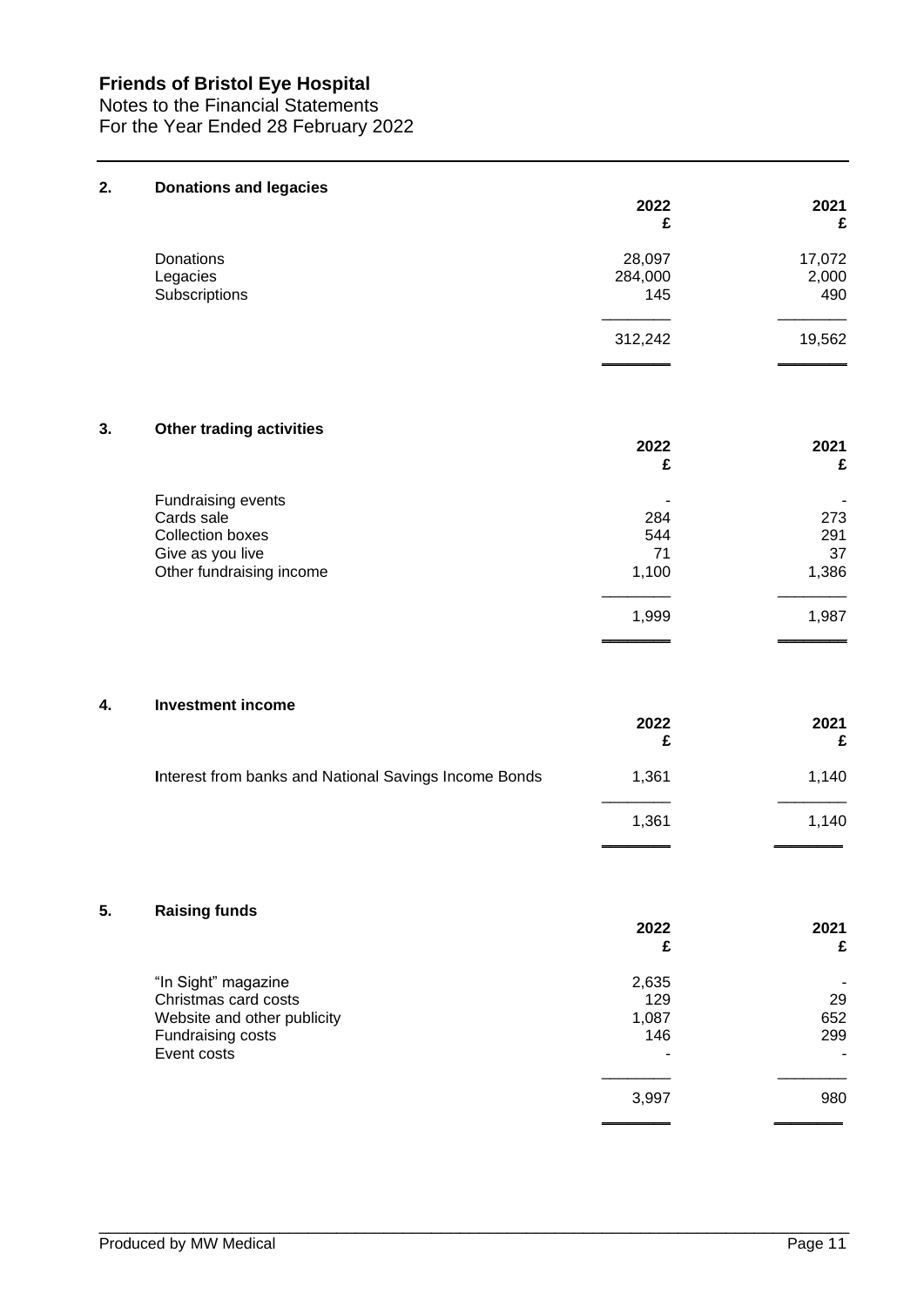Notes to the Financial Statements For the Year Ended 28 February 2022

## **6. Analysis of charitable expenditure**

|                                                                                       |                                            | 2022<br>£                     | 2021<br>£                      |
|---------------------------------------------------------------------------------------|--------------------------------------------|-------------------------------|--------------------------------|
| Grant funding (Note 7)<br>Support and governance costs (detailed below)               |                                            | 45,129<br>1,553               | 72,018<br>1,518                |
|                                                                                       |                                            | 46,682                        | 73,536                         |
| Included in support and governance costs:                                             |                                            | 2022<br>£                     | 2021<br>£                      |
| Membership subscription<br>Travel expenses and postage<br>Bank charges<br>Accountancy | - Independent examination<br>- Accountancy | 614<br>75<br>96<br>300<br>468 | 585<br>147<br>66<br>300<br>420 |
|                                                                                       |                                            | 1,553                         | 1,518                          |

## **7. Grants payable**

|                                                                       | £      |
|-----------------------------------------------------------------------|--------|
| Binocular Indirect Ophthalmoscope                                     | 2,995  |
| Volk Vista View Hand Held Mydriatic Camera                            | 1,149  |
| Electric 3-section Plinth; with paper roll holder and padded cotsides | 1.136  |
| Carna Ent/Ophthalmic Patient Chairs Ca110                             | 12,650 |
| Above & Beyond Appeal for BEH Cataract Surgery                        | 1,000  |
| Support for 50 year service celebration                               | 156    |
| Aquarium Maintenance                                                  | 480    |
| <b>Indoor Plants</b>                                                  | 1,296  |
| <b>Thomson Test Chart Complete Solution</b>                           | 6,180  |
| Ocura Premium Folding Privacy Screens                                 | 6.229  |
| <b>Retirement Celebration</b>                                         | 5,000  |
| Ocura Carna ENT Ophthalmic patient chairs round base CA1111 (9)       | 6,858  |

45,129

All grants paid are to institutions with none paid to individuals.

Not included in the grants payable note above is approximately £27,000 which relate to grant payments agreed in principle. This amount hasn't been recognised as an expense and liability as the timing and value of these payments are uncertain.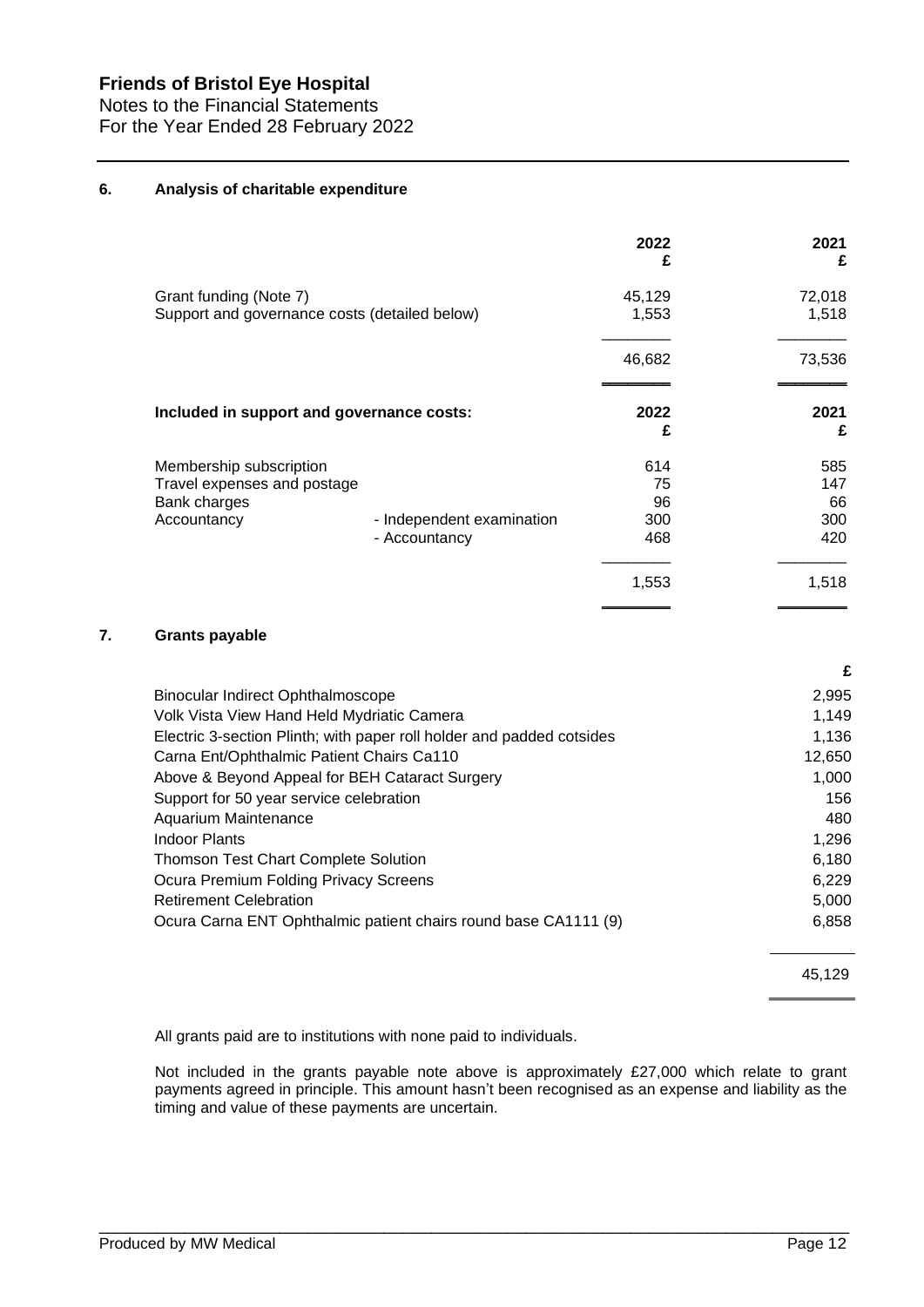Notes to the Financial Statements For the Year Ended 28 February 2022

# **8. Investments**

|                                                                                        | 2022<br>£        | 2021<br>£  |
|----------------------------------------------------------------------------------------|------------------|------------|
| Fixed rate cash held on deposit                                                        | 125,241          | 1,000      |
| Split as:                                                                              |                  |            |
| Non-current asset investment (due > 1 year)<br>Current asset investment (due < 1 year) | 60,000<br>65,241 | ۰<br>1,000 |
|                                                                                        | 125,241          | 1,000      |

All investments are held to provide a return for the charity.

| 9.             | 2022    | 2021  |
|----------------|---------|-------|
| <b>Debtors</b> | £       | £     |
| Other debtors  | 3,833   | 4,683 |
| Accrued income | 136,833 | 178   |
|                | 140,666 | 4,861 |

| 10. | Analysis of current liabilities | 2022<br>£     | 2021<br>£     |
|-----|---------------------------------|---------------|---------------|
|     | Other creditors<br>Accruals     | 24,735<br>744 | 24,857<br>720 |
|     | Total                           | 25,479        | 25,577        |